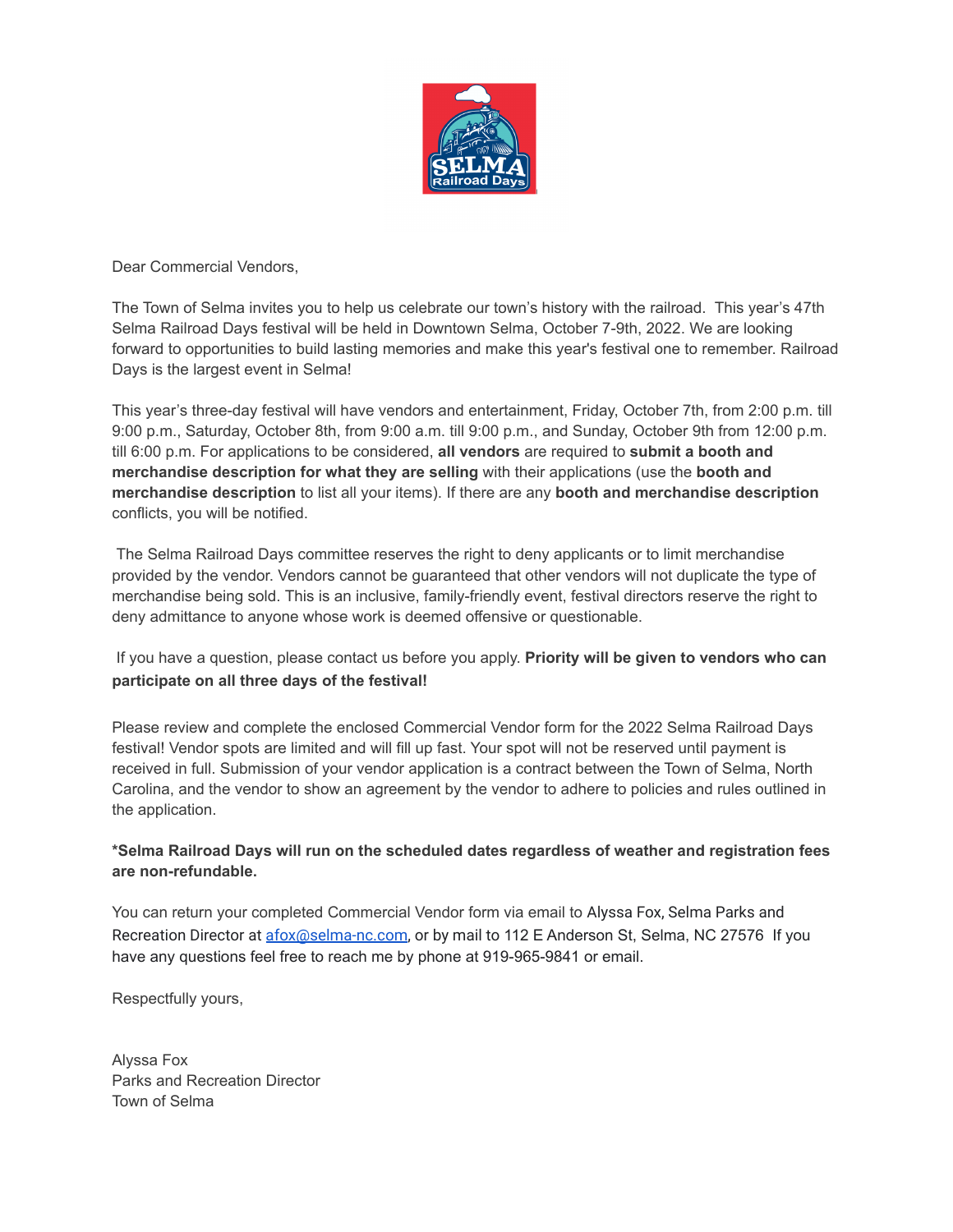

**Yes, we want to be a Commercial Vendor at the 2022 Selma Railroad Days to be held on Friday, October 7th, Saturday, October 8th & Sunday, October 9th, in Historic Downtown Selma.**

| BUSINESS NAME: New York State State State State State State State State State State State State State State State State State State State State State State State State State State State State State State State State State |  |  |  |
|-------------------------------------------------------------------------------------------------------------------------------------------------------------------------------------------------------------------------------|--|--|--|
|                                                                                                                                                                                                                               |  |  |  |
|                                                                                                                                                                                                                               |  |  |  |
|                                                                                                                                                                                                                               |  |  |  |
| NC Dept of Revenue Registration Number (Required for vendors selling items): [169] [16] NC Dept of Revenue Registration Number (Required for vendors selling items):                                                          |  |  |  |
|                                                                                                                                                                                                                               |  |  |  |
| *All festival communications will be directed to the primary contact at the email address provided.                                                                                                                           |  |  |  |
| BOOTH AND MERCHANDISE DESCRIPTION (S) Please list all items you are selling or promoting.                                                                                                                                     |  |  |  |

**The Selma Railroad Days Festival Committee reserves the right to accept or deny any registration forms. Priority will be given to Vendors that can commit to all 3 days of the festival. Beginning June 15, Vendors will be notified of approval within two weeks of an application being received.**

**\_\_\_\_\_\_\_\_\_\_\_\_\_\_\_\_\_\_\_\_\_\_\_\_\_\_\_\_\_\_\_\_\_\_\_\_\_\_\_\_\_\_\_\_\_\_\_\_\_\_\_\_\_\_\_\_\_\_\_\_\_\_\_\_\_\_\_\_\_\_\_\_\_\_\_\_\_\_\_\_\_\_\_\_ \_\_\_\_\_\_\_\_\_\_\_\_\_\_\_\_\_\_\_\_\_\_\_\_\_\_\_\_\_\_\_\_\_\_\_\_\_\_\_\_\_\_\_\_\_\_\_\_\_\_\_\_\_\_\_\_\_\_\_\_\_\_\_\_\_\_\_\_\_\_\_\_\_\_\_\_\_\_\_\_\_\_\_\_ \_\_\_\_\_\_\_\_\_\_\_\_\_\_\_\_\_\_\_\_\_\_\_\_\_\_\_\_\_\_\_\_\_\_\_\_\_\_\_\_\_\_\_\_\_\_\_\_\_\_\_\_\_\_\_\_\_\_\_\_\_\_\_\_\_\_\_\_\_\_\_\_\_\_\_\_\_\_\_\_\_\_\_\_ \_\_\_\_\_\_\_\_\_\_\_\_\_\_\_\_\_\_\_\_\_\_\_\_\_\_\_\_\_\_\_\_\_\_\_\_\_\_\_\_\_\_\_\_\_\_\_\_\_\_\_\_\_\_\_\_\_\_\_\_\_\_\_\_\_\_\_\_\_\_\_\_\_\_\_\_\_\_\_\_\_\_\_\_ \_\_\_\_\_\_\_\_\_\_\_\_\_\_\_\_\_\_\_\_\_\_\_\_\_\_\_\_\_\_\_\_\_\_\_\_\_\_\_\_\_\_\_\_\_\_\_\_\_\_\_\_\_\_\_\_\_\_\_\_\_\_\_\_\_\_\_\_\_\_\_\_\_\_\_\_\_\_\_\_\_\_\_\_**

## **VENDOR FEES**

| Number of spaces needed (10' wide x10' deep)                                  |  |
|-------------------------------------------------------------------------------|--|
| Friday October 7th 2:00 p.m. to 9:00 p.m. (Only) \$150.00 per space           |  |
| Saturday October 8th 9:00 a.m to 9:00 p.m. (Only) \$200.00 per space          |  |
| Sunday October 9th 12:00 p.m. to 6:00 p.m. (Only) \$125.00 per space          |  |
| Friday October 7th & Saturday (Only) \$250.00 per space                       |  |
| Friday, Saturday & Sunday \$325.00 per space                                  |  |
| Electricity needed: __ yes ___ no \$25.00 per space, Availability is limited! |  |
| <b>Total Enclosed</b>                                                         |  |

Payment can be remitted by check to **Selma Railroad Days, 114 North Raiford St. Selma, NC 27576,** or by **credit card over the phone (requires an additional 3.5% processing fee).** Thank you for your support! If you have any questions, please contact **Alyssa Fox at, 919-965-9841 ext. 8001.**

\*Please note, Selma Railroad Days Festival is a **RAIN OR SHINE** event! Registration forms must be received in the office no later than **September 1st, 2022!**

\*Please submit payment within **1 week** after receiving approval notification to secure your spot!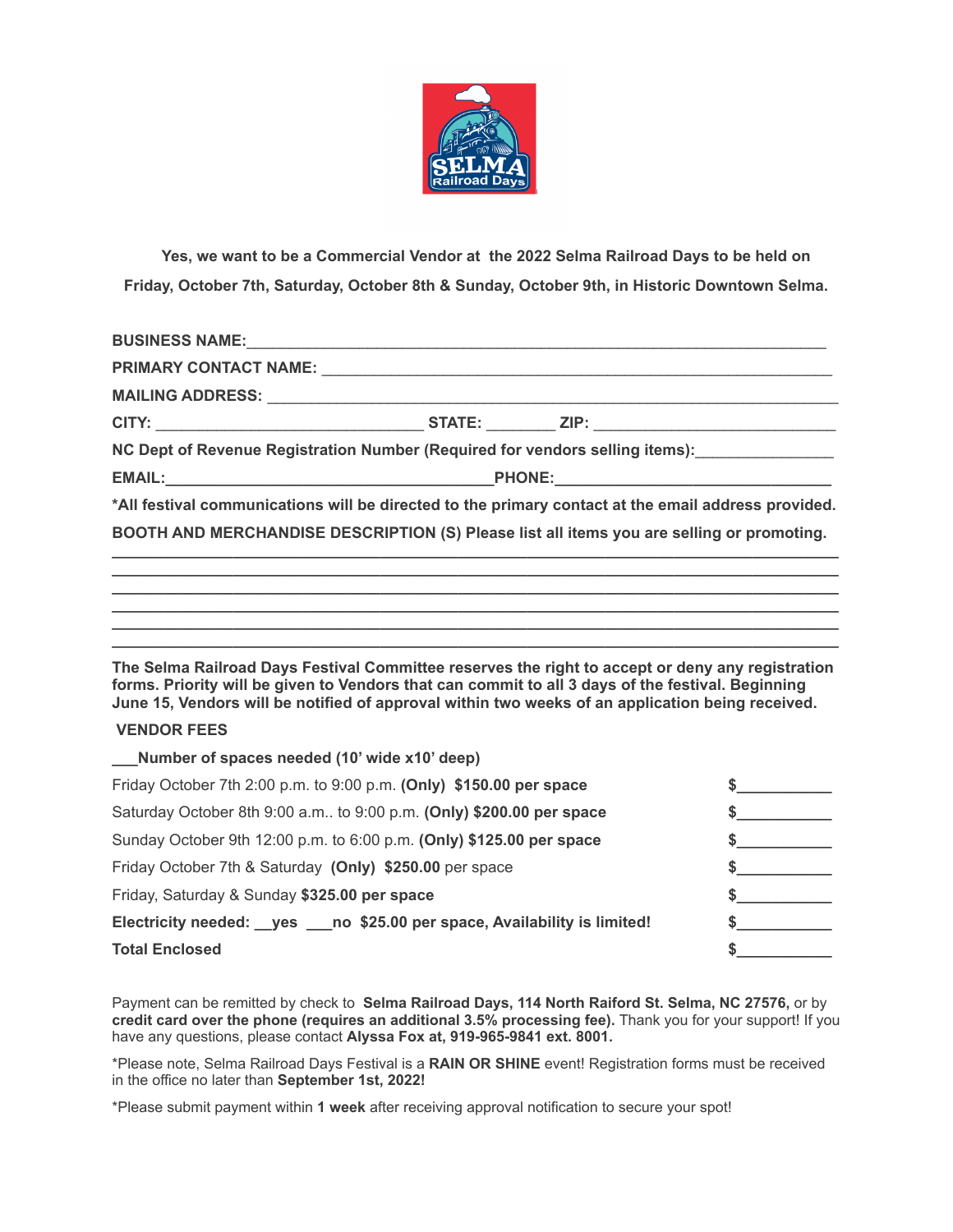

## **Commercial Vendor's Policies and Rules**

## **Not for Food Vendors**

### Vendors are required to initial beside each policy and rule; that you have read and agree to adhere **to them. Submit this document with your application to be considered:**

I understand that Selma Railroad Days Festival is a **RAIN OR SHINE** event! Registration forms must be received in the office no later than **September 1st, 2022!** I understand that there will be **no refund issued for my registration fee once it has been submitted.**

**Initial:\_\_\_\_\_\_\_\_**

#### **Vendor hours:**

All vendors are required to stay open from: Friday, October 7th, 2:00 p.m. to 6:00 p.m. Saturday, October 8th, 9:00 a.m. to 6:00 p.m. Sunday, October 9th, 12:00 p.m. to 6:00 p.m.

\* Due to safety reasons, vehicles will not be allowed back into the streets until after the festival closes each day. All vendors will be **required** to be open during festival hours at their assigned locations. Vendors will **not** be allowed to close their booths before the end of festival hours at their assigned locations. This rule applies to **every** vendor.

### **Commercial Vendor:**

To be considered a Commercial Vendor, you must provide a clear accurate description of products that will be provided in the **booth and merchandise description section of the application. A clear photo representing each category you are entering must be forwarded with your application, even if you are a returning exhibitor.** The photos will be used in selecting Commercial Vendors and eliminating ineligible applicants. Be sure to include **clear photos as they determine your acceptance to the festival. Photos will not be returned!** Submission of an application does not guarantee booth space. Vendors will be notified once an application has been approved and will have 1 week to issue payment to secure booth space. Selma Railroad Days committee members and festival directors have sole discretion on the acceptability of work and reserve the right to remove any items from exhibitor's booths. Vendors cannot be guaranteed that other vendors will not duplicate the type of items being sold. **Selma Railroad Days will allow up to (2) vendors from the same direct sales company to apply for a booth.** However, it is up to the applicant to make sure the rules of the company you represent are being **followed.** We will try to post if we have secured the festival limit; however, if you have a question, please contact us before you apply. Each booth space will measure approximately 10' wide x 10' deep. Vendors will need to supply their table(s), chair(s), staff, drop cords, and tents if they desire them.

**Initial:\_\_\_\_\_\_\_\_**

### **Set-up:**

Once your registration is received, approved and full payment has been made, you will receive an email with complete instructions on arrival time and set up within **two weeks** of the festival. Please follow all signage as you arrive. Bring as few vehicles as possible into the festival area. Unload your vehicle in your space. Then park your vehicles in the designated lot, then return to your booth for setup. **Do not leave extra vehicles parked on the side of the street while you set up.** This will prevent you from blocking other vendors from trying to unload.

**Initial:\_\_\_\_\_\_\_\_**

**Initial:\_\_\_\_\_\_\_\_**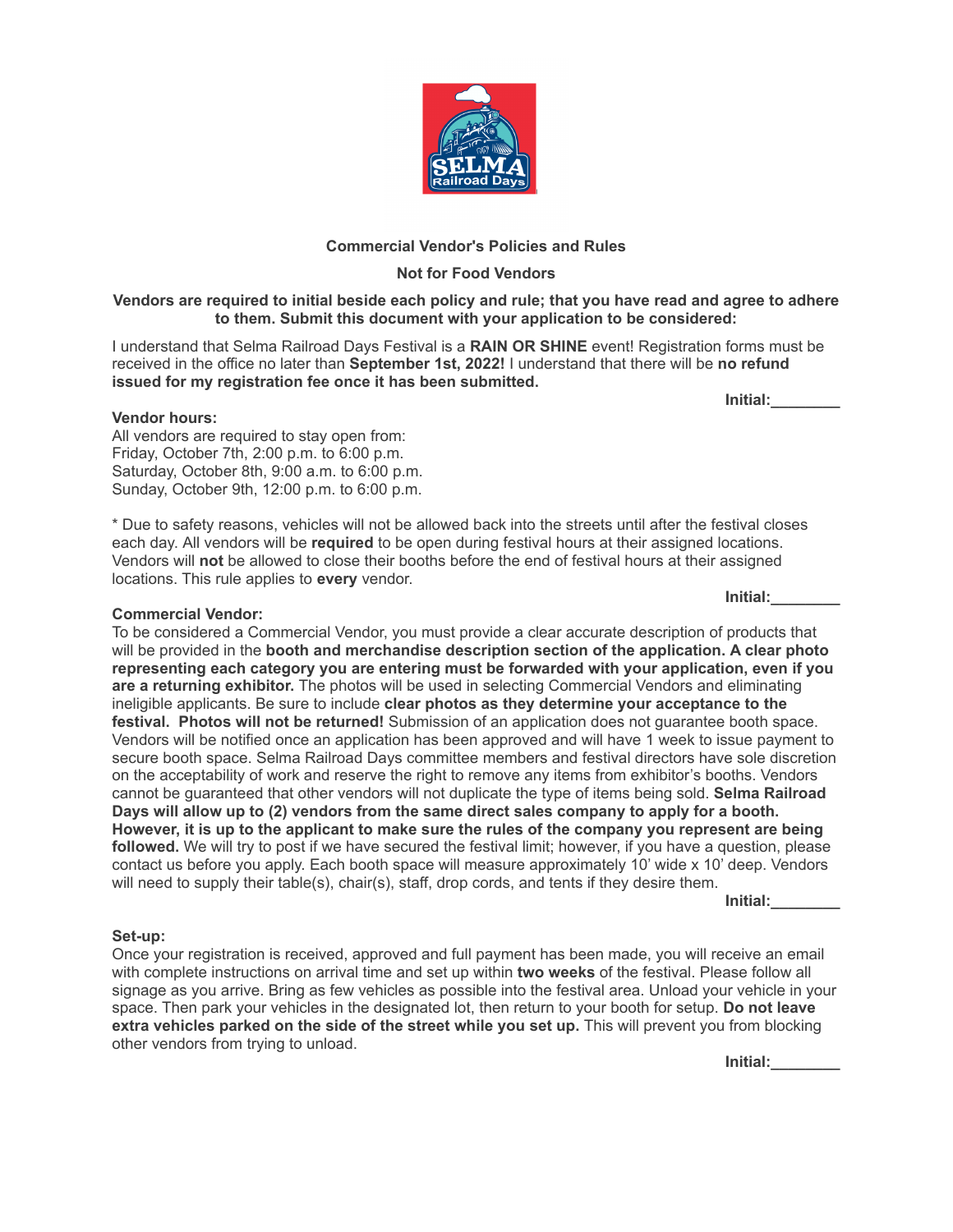

If you need electricity you pay an extra \$25.00 electricity charge per space. There will be limited spots available. Please be sure that all electrical cords are heavy-duty and can be used outdoors. If you do not have the proper equipment needed to plug into our outlets, you will not be able to use our electricity. We will not be providing an alternate outlet for you. Do not run your extension cords through the water. You will also need to have a cord cover (i.e. rubber mat, appropriate tape, etc.) to put over your cord to avoid anyone tripping. Tampering with electrical outlets or panels is prohibited and will result in a \$500 tampering fee and dismissal from the festival and future events in the Town of Selma.

#### **Booth Space:**

Each vendor will be assigned specific booth space. The Booth area must be staffed throughout the day by you. Vendors are expected to keep their spaces in good order during the festival. Displays must stay within the perimeters of the assigned space. All boxes must be stored out of sight. Each vendor is responsible for the safety and securing of your booth merchandise. There will be overnight security. However, the Town of Selma and the management of Selma Railroad Days are **NOT** responsible for any losses or damages. Vendors and their staff are required to remain within their assigned booth area. Solicitation, strolling sales, wandering to pass out information, handbills, or brochures is prohibited during the festival. There is no selling or giving away drinks including water at non-food booths unless authorized by the Selma Railroad Days committee. Violation of this rule will result in vendors being asked to leave the festival immediately.

#### **Re-Stocking:**

Approximately 10,000 people attended Selma Railroad Days in 2019. You may need to restock supplies during the event. Be prepared to transport your supplies by walking or wheeling them to your booth from the end of the street during the festival. Vehicles will not be allowed on festival streets from 12:00 p.m. to 10:00 p.m. on Friday, 8:30 a.m. – 10:00 p.m. on Saturday, and 10:00 a.m. to 7:00 p.m. on Sunday.

#### **Breakdown:**

Breakdown time will be between 9:00 p.m. to 10:30 p.m. Friday, 9:00 to 10:30 p.m. Saturday, and 6:00 pm-7:00 pm Sunday only. Vendors are responsible for cleaning up after themselves and throwing away their trash in bins located throughout the festival. If any "trace" is found (i.e. trash, paper, goodie bags, etc.) from a vendor after the festival, that vendor will be unable to participate in future festivals.

#### **Street Closures:**

Due to safety concerns Raiford Street will remain closed to vehicle access from, 12:00 p.m. to 10:00 p.m. on Friday, 8:30 a.m. – 10:00 p.m. on Saturday, and from 10:00 a.m. to 7:00 p.m. on Sunday. Vendors are responsible for unloading and disassembling their booths in the designated area during their assigned time. Other streets may be blocked (and will be listed in your arrival instructions before the festival). **SET UP MUST BE COMPLETED, AND ALL VEHICLES MOVED OUT OF THE FESTIVAL AREA BY 11:00 AM FRIDAY, 8:30 AM SATURDAY, AND 11:00 AM SUNDAY.**

**Initial:\_\_\_\_\_\_\_\_**

#### **North Carolina Department of Revenue Certificate of Registration:**

Vendors conducting sales must prominently display their valid certificate of registration from the North Carolina Department of Revenue. More information can be found at http://www.dornc.com.

**Initial:\_\_\_\_\_\_\_\_**



**Initial:\_\_\_\_\_\_\_\_**

**Initial:\_\_\_\_\_\_\_\_**

**Initial:\_\_\_\_\_\_\_\_**

**Initial:\_\_\_\_\_\_\_\_**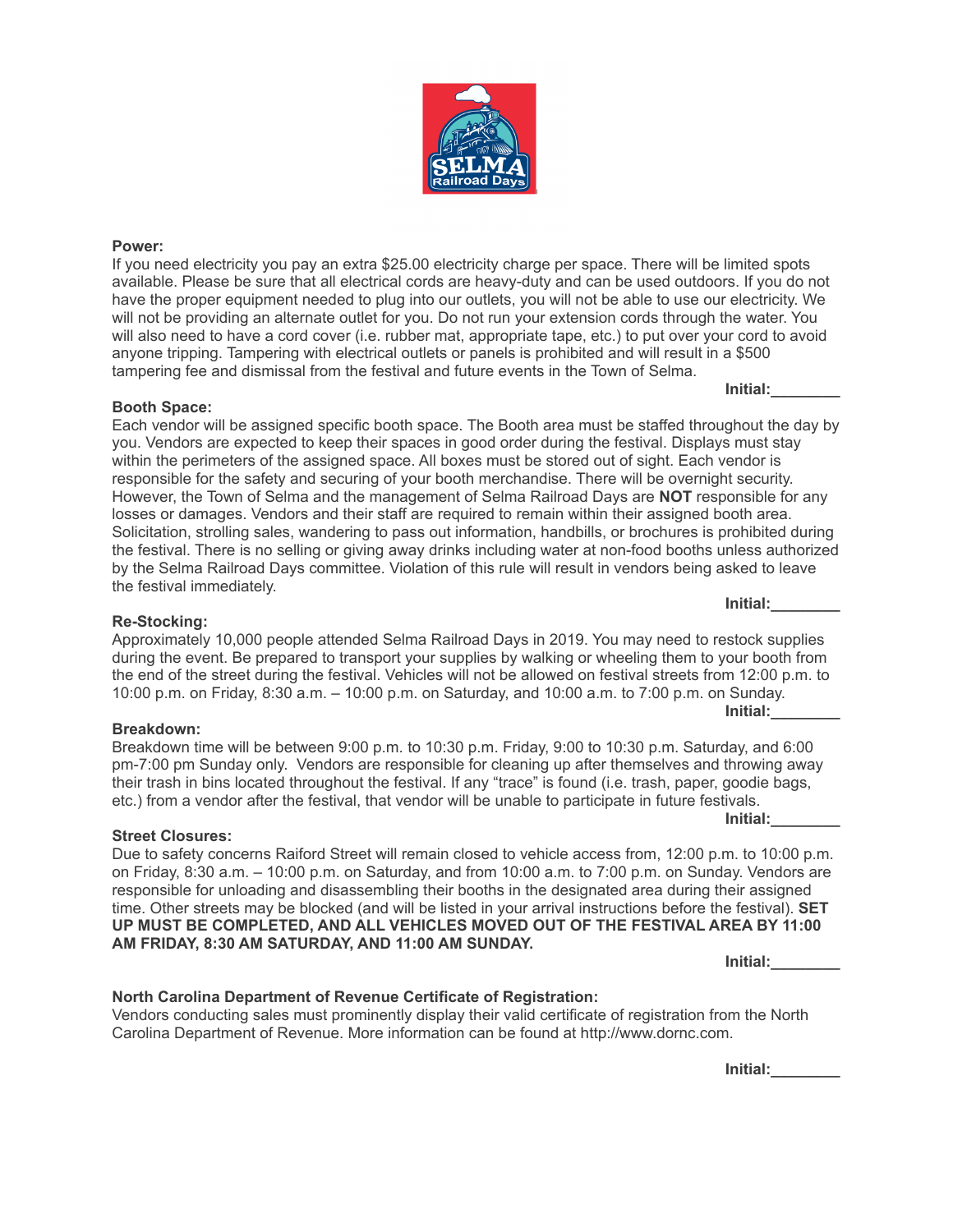

### **Sales Tax:**

Vendors are responsible for collecting and reporting sales tax. You can get your North Carolina Sales Tax ID Number if you don't already have one. This can be obtained by filling out an NC-BR form or completing the form online. The website of the NC Department of Revenue is www.dornc.com. You can also call the NC Department of Revenue for information at 1-877-252-3052.

## **Code of Conduct:**

Selma Railroad Days is an inclusive environment and festival safety is critical to all of us! We all must work together to have a memorable and safe Selma Railroad Days festival. All vendors are required to follow all rules and regulations set forth by the Town of Selma. Vendors must conduct themselves professionally and courteously when interacting with festival-goers, fellow vendors, and festival organizers. All printed or visible materials must have clean and appropriate language. Vendors failing to follow this rule will be asked to shut down booth operations and will be escorted out of the festival area. Registration fees will not be refunded and you will not be allowed back to future festivals.

**Initial:\_\_\_\_\_\_\_\_**

**Initial:\_\_\_\_\_\_\_\_**

## **Please print, sign and date indicating that you have read and agree to the policies and rules.**

**Printed Name**:\_\_\_\_\_\_\_\_\_\_\_\_\_\_\_\_\_\_\_\_\_\_\_\_\_\_\_\_\_\_\_\_\_\_\_**Signature:**\_\_\_\_\_\_\_\_\_\_\_\_\_\_\_\_\_\_\_\_\_\_\_\_\_\_\_\_

Date:

For additional information, please contact Alyssa Fox, Selma Parks and Recreation Director at [afox@selma-nc.com,](mailto:afox@selma-nc.com) or by phone at 919-965-9841 or by email.